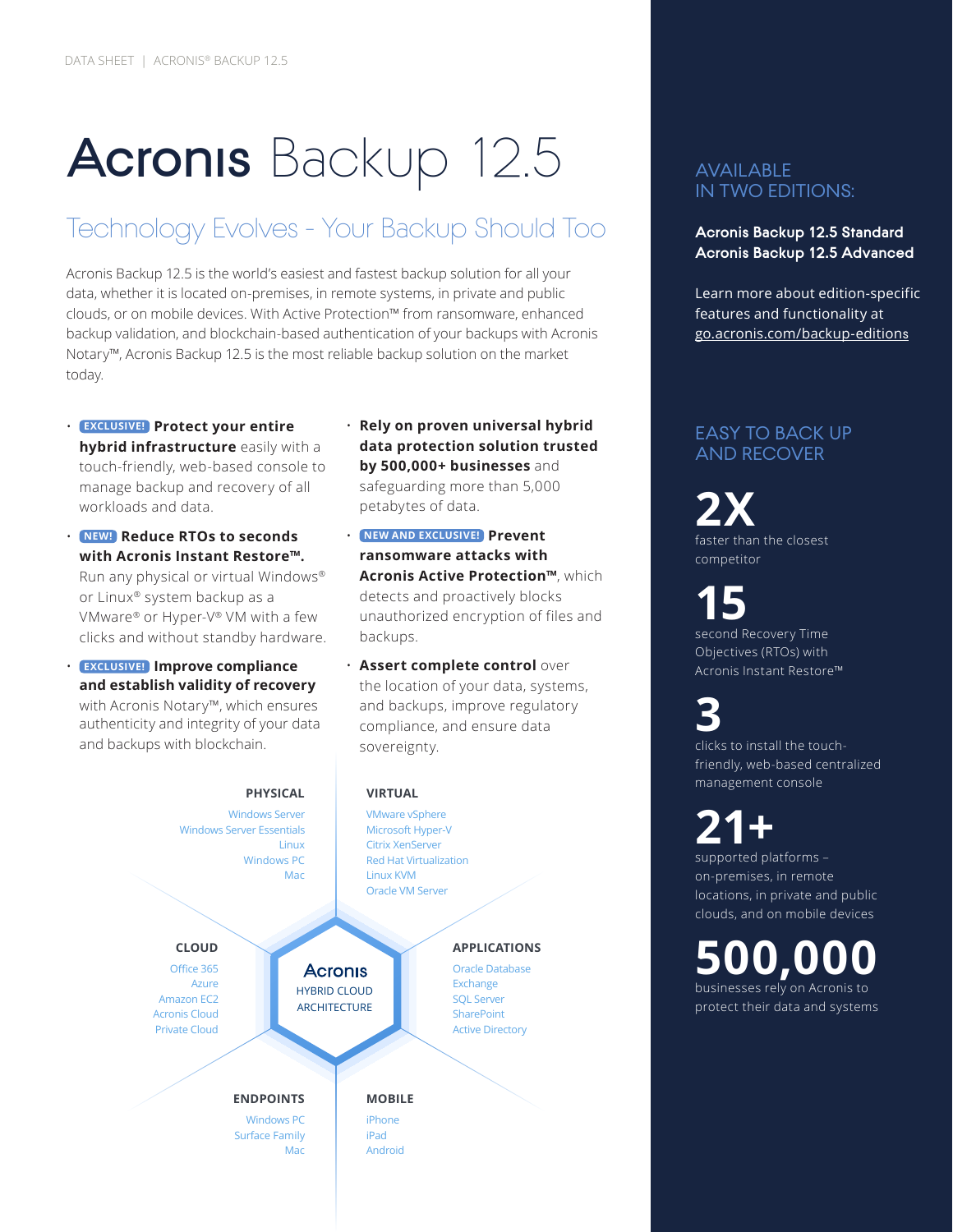### COMPLETE BUSINESS **PROTECTION**

#### Disk-Imaging Backup

Protect your entire business by backing up your entire system, selected files, or data. Store your backups to a variety of storage devices, including local disks, network storage, centralized deduplicated storage, tape devices, and the cloud. Easily recover a complete image or selected files, folders, items, and applications.

#### Hybrid Infrastructure Protection

Mitigate risks backing up and recovering your physical systems, hypervisor hosts, virtual machines, and cloud data. Evolve your business with any-to-any migration between different platforms, including cloud.

#### **NEW!** VMware vSphere® Replication with WAN Optimization

Reduce VMware VM RTOs by maintaining a copy of your VM on a secondary site for quick failover and failback. Improve network performance with built-in Wide-Area Network (WAN) optimization.

#### **NEW!** Oracle Database® Backup

Protect your entire Oracle database infrastructure with complete diskimaging backup and bare-metal recovery of your Oracle database server. Reduce RTOs with granular recovery of individual databases, tablespaces, and logs.

#### **NEW!** SAN Storage Snapshots

Reduce the impact of backup processes on your infrastructure by offloading VMware VM backup snapshots to NetApp SAN storage.

### WORLD'S FASTEST RECOVERY

#### Acronis Universal Restore

Minimize expensive downtime by restoring Windows and Linux systems to dissimilar hardware, including bare-metal physical, virtual, or cloud environments.

#### **EXCLUSIVE!** Acronis Instant Restore™

Achieve RTOs of 15 seconds or less by starting your backup directly from backup storage as a VMware or Hyper-V VM; no data movement required.

#### Acronis vmFlashback

Diminish RTOs by quickly restoring VMware or Hyper-V VMs by leveraging Changed Block Tracking (CBT) and recovering only the data changed since the last backup.

#### **EXCLUSIVE!** VMware ESXi and Hyper-V Host Bare-Metal Recovery

Increase the resilience of your infrastructure by backing up your ESXi and Hyper-V hosts and restoring the entire system (not just VMs) to the same or dissimilar hardware, avoiding the need to reconfigure your hypervisor systems.

#### **IMPROVED!** Remote and Automated Recovery

Reduce RTOs of remote sites and systems by accessing bootable media and restoring bare-metal servers remotely via wide-area networks (WAN). Automate and orchestrate the recovery by customizing the bootable media with scripting.

### FLEXIBLE STORAGE OPTIONS

#### Local disks, NAS, SAN

Reduce RTOs of individual systems and speed up granular recoveries with support for any local and network-based disk storage, eliminating the need to establish backup or media servers.

#### **IMPROVED!** Tape Drives, Autoloaders, and Tape Libraries

Satisfy regulatory requirements and disaster recovery needs by storing backups on local or central tape devices with support for media management, tape rotation, and retention rules.

#### Acronis Cloud Storage

Control the location of your data and ensure recovery from any disaster by storing backups in one of 14+ reliable and secure Acronis Cloud Data Centers.

#### **IMPROVED!** Variable Block-Size **Deduplication**

Reduce storage utilization and network bandwidth requirements, and protect more systems with efficient, high-performance in-line and global deduplication.

#### **NEW!** Off-Host Operations

Reduce production machine loads by performing select activities — such as backup staging (moving), replication (copying), validation, and retention (cleanup) — on a different system.

*I am excited to see what Acronis Backup 12 can do. Now, everything can be managed via one central web interface. No matter what clients, Windows, Mac or server – physical or virtual – everything can be easily managed and configured.* 

**Andreas Griesbauer**



Griesbauer IT-Solutions **Most Innovative SMB Product of 2017**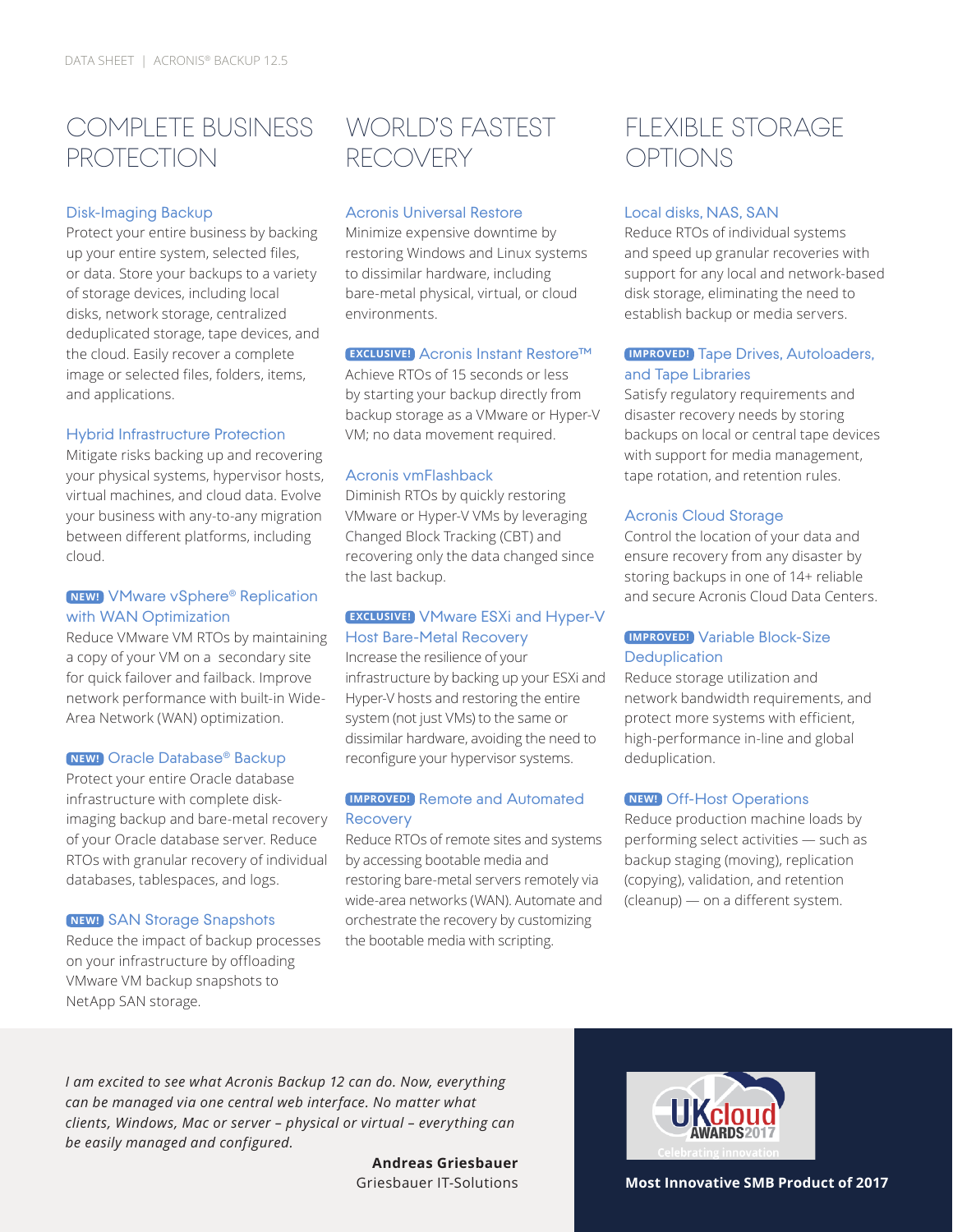### INTUITIVE, SCALABLE MANAGEMENT

#### Centralized Web Console

Reduce IT workload with a centralized, touch-friendly, web-based management console. Shorten RTOs by managing backups from any device, including tablets.

#### **NEW!** Admin Roles

Enable IT to protect remote office, branch offices, and departments with the ability to manage, delegate, and establish roles for multiple administrators.

#### Enhanced Scalability

Protect a large number of machines and greater volume of data with centralized backup policies, as well as manual and criteria-based machine grouping.

#### **NEW!** Customizable Dashboards and Reporting

Increase infrastructure resiliency and quickly resolve issues with customizable dashboards. Get quick insights into your infrastructure and regular, customizable reports so you can focus on the exceptions in your environment.

#### **IMPROVED!** Smart Alerting

Reduce the time it takes to react and resolve issues with smart, aggregated alerts, eliminating the need to sort and filter multiple notifications about the same root cause of any issue.

### INNOVATIVE DATA **PROTECTION**

#### **NEW AND EXCLUSIVE!** Acronis Active Protection™

Protect data and systems from ransomware attacks by detecting, blocking, and reversing suspicious changes to data, backup files, and backup agent.

#### **NEW AND EXCLUSIVE!** Acronis Notary™

Ensure the authenticity and integrity of backups by storing backup file checksum certificates in the blockchain database and detecting unauthorized changes to your backups before recovery.

#### **NEW AND EXCLUSIVE!** Acronis ASign™

Reduce miscommunications with users, suppliers, and customers by supporting the authenticity of your files with signatures enabled by blockchain.

#### Encryption and Password Protection

Improve security of your backups and metadata with at-source AES-256 encryption and irreversibly encrypted passwords.

#### Cloud Advantage

Gain a competitive edge and support your business' cloud journey by protecting and migrating all types of workloads to/from cloud.

#### ONLY ACRONIS BACKUP 12.5

Delivers **hybrid cloud and on-premises data protection** for small and medium-sized businesses using a touch-friendly, webbased console to back up and recover all individual workloads

Includes **Acronis Instant Restore that allows you to reduce RTOs to seconds** by running any physical or virtual Windows or Linux system backup as VMware or Hyper-V VM with a few clicks and without standby hardware

**Eliminates the need to recover from ransomware attacks** by proactively defending systems with Acronis Active Protection

Supports the protection of **21 types of physical, virtual, cloud, end-user, and mobile devices,** delivering easy, complete, and affordable data protection

Includes **Acronis Notary, which improves regulatory compliance**, establishes the validity of recovery, and ensures authenticity and integrity of your backups with blockchain.

#### Gives you **complete control over the location of your data, systems, and backups,** improving regulatory compliance and ensuring data sovereignty.

*Both the installation and the backup management process are very easy even for a new user. And, the unified management console provides a great snapshot of what is going on at any point in time.*

> **Bhavin Solgama Qilnix**